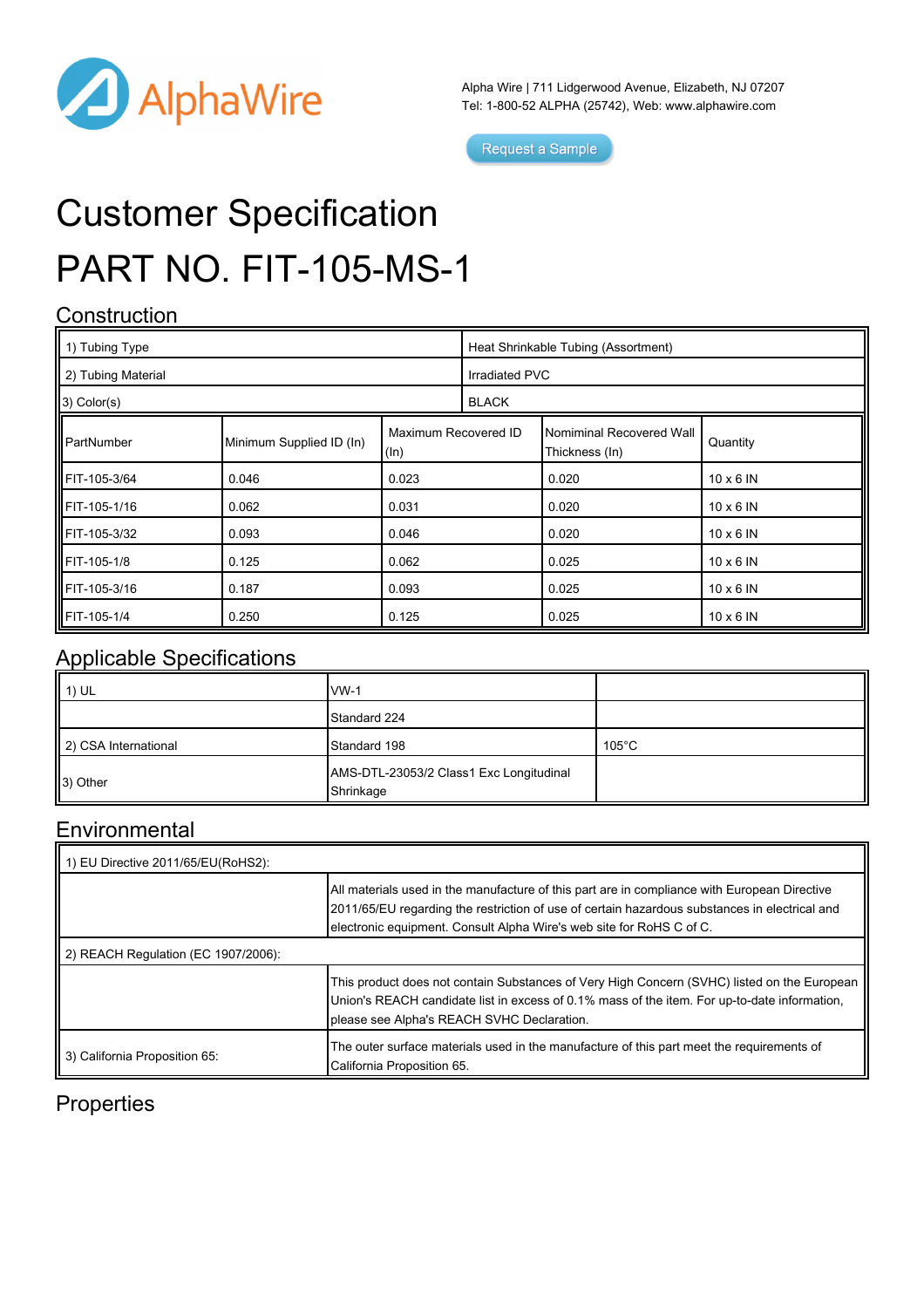| Physical & Mechanical Properties |                       |               |
|----------------------------------|-----------------------|---------------|
| 1) Temperature Range             | -20 to 105°C          |               |
| 2) Shrink Ratio                  | Approximately 2:1     |               |
| 3) Full Recovery Temperature     | 105 °C                |               |
| 4) Minimum Shrink Temperature    | $100^{\circ}$ C       |               |
| 5) Tensile Strength              | 3000psi, Min          | ASTM D638     |
| 6) Elongation                    | 300%, Min             | ASTM D638     |
| 7) Cold Impact(-55°C)            | no cracking           | ASTM D746     |
| 8) Heat Shock(180°C,4hrs)        | no cracking           | AMS-DTL-23053 |
| 9) Secant Modulus                | 2.5x10 $4$ psi, Min   | ASTM D882     |
| 10) Longitudinal Change          | $+1\% -25\%$          | AMS-DTL-23053 |
| 11) Specific Gravity             | 1.32, Max             | ASTM D792     |
| 12) Shelf Life                   | 1 Years @ 18 to 35°C  |               |
| <b>Electrical Properties</b>     |                       |               |
| 1) Dielectric Strength           | 1083 V/mil, Min       | ASTM D876     |
| 2) Volume Resistivity            | 1x10 $12$ ohm-cm, Min | ASTM D876     |
| <b>Chemical Properties</b>       |                       |               |
| 1) Water Absorption              | 1.00%, Max            | ASTM D570     |
| 2) Corrosion(0°C,16hrs)          | no corrosion          | AMS-DTL-23053 |
| 3) Fungus Resistance             | Pass                  | AMS-DTL-23053 |
| 4) Halogen Free                  | No                    |               |
| 5) Lead Free                     | Yes                   |               |

[www.alphawire.com](http://www.alphawire.com)

Alpha Wire | 711 Lidgerwood Avenue, Elizabeth, NJ 07207 Tel: 1-800-52 ALPHA (25742)

Although Alpha Wire ("Alpha") makes every reasonable effort to ensure their accuracy at the time of publication, information and specifications described herein are subject to errors or omissions and to changes without notice, and the listing of such information and specifications does not ensure product availability.

Alpha provides the information and specifications herein on an "AS IS" basis, with no representations or warranties, whether express, statutory or implied. In no event will Alpha be liable for any damages (including consequential, indirect, incidental, special, punitive, or exemplary) whatsoever, even if Alpha had been advised of the possibility of such damages, whether in an action under contract, negligence or any other theory, arising out of or in connection with the use, or inability to use, the information or specifications described herein.

#### ALPHA WIRE - CONFIDENTIAL AND PROPRIETARY

Notice to persons receiving this document and/or technical information. This document is confidential and is the exclusive property of ALPHA WIRE, and is merely on loan and subject to recall by ALPHA WIRE at any time. By taking possession of this document, the recipient acknowledges and agrees that this document cannot be used in any manner adverse to the interests of ALPHA WIRE, and that no portion of this document may be copied or otherwise reproduced without the prior written consent of ALPHA WIRE. In the case of conflicting contractual provisions, this notice shall govern the status of this document. ©2013 ALPHA WIRE - all rights reserved.